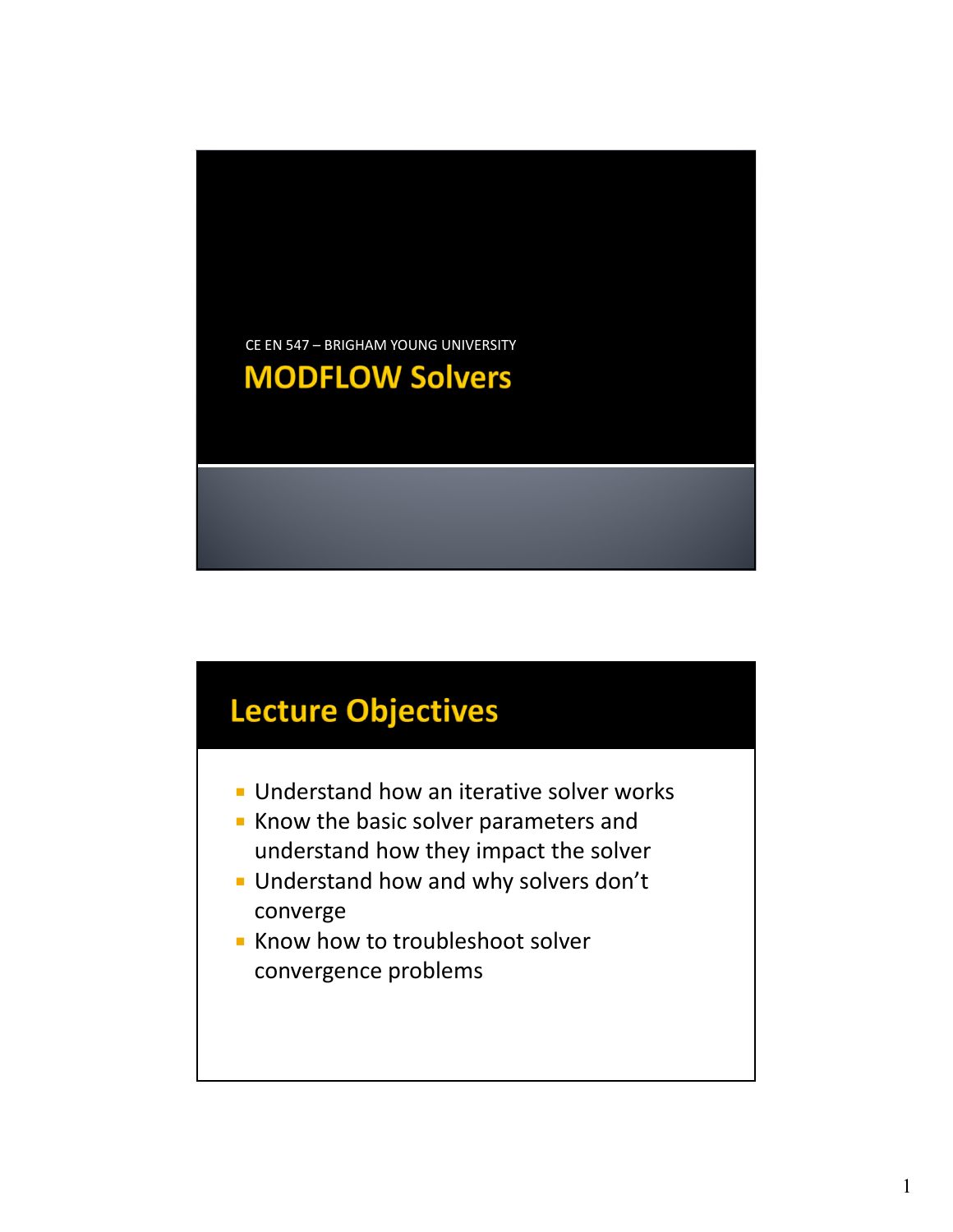## **Iterative Solvers**

- **Starting head values are** iteratively "tweaked" until head differences satisfy governing equation
- Each solver uses a different algorithm to modify heads
- **Sometimes we need to** switch solvers or tweak solver parameters to get a model to converge

| 369.45  | 369.41  | 369.30  | 369.13  | 368.90  | 368.61  | 36785   |
|---------|---------|---------|---------|---------|---------|---------|
| 369.44  | 369.39  | 369.28  | 369.11  | 368.87  | 368.58  | 367.83  |
| 369.41  | 369.35  | 369.24  | 369.06  | 368.83  | 368.54  | 367.78  |
| 369.35  | 369.29  | 369.17  | 369.00  | 368.76  | 368.47  | 367.71  |
| 369.27  | 369.21  | 369.09  | 368.91  | 368.68  | 368.38  | 367.61  |
| 369.16  | 369.10  | 368.98  | 368.80  | 368.56  | 368.27  | 367.49  |
| 369.04  | 368.98  | 368.86  | 368.67  | 368.43  | 368 13  | 367.35  |
| 368.90  | 368.83  | 368 71  | 368.52  | 368.28  | 367.97  | 367.17  |
| 368.73. | 368.67. | 368.54. | 368.35. | 368.10  | 367.78  | 366.98  |
| 368.55. | 368.49  | 368.36  | 368.16  | 367.90  | 367.58  | 366.75  |
| 368.36. | 368.29. | 368.16  | 367.95. | 367.68. | 367.35  | 366.49. |
| 368.15. | 368.08. | 367.94. | 367.73. | 367.45  | 367.10  | 366.21. |
| 367.93. | 367.86. | 367.71. | 367.49  | 367.20. | 366.84. | 365.90. |
| 367.70  | 367.62  | 367.47  | 367.24  | 366.94  | 366.56. | 365.57. |
| 367.46  | 367.38  | 367.23  | 366.99  | 366.67  | 366.27  | 365.23. |
| 367.22  | 367.14  | 366.98. | 366.73  | 366.40  | 365.98  | 364.88  |
| 366.98  | 366.90  | 366.73  | 366.47. | 366.13. | 365.69  | 364.54  |
| 366.75  | 366.66  | 366.48  | 366.22  | 365.86  | 365.41  | 364.21  |

## **Solver Packages**

| Code             | Name                                     | <b>Notes</b>                                                                            |  |  |
|------------------|------------------------------------------|-----------------------------------------------------------------------------------------|--|--|
| <b>SIP</b>       | Strongly Implicit<br>Procedure           | One of the original solvers. Simple but can have speed and<br>stability issues.         |  |  |
| <b>SSOR</b>      | Slice-Successive Over-<br>Relaxation     | One of the original solvers. Can result in incorrect<br>solutions. Not recommended.     |  |  |
| PCG <sub>2</sub> | Pre-Conditioned<br>Conjugate Gradient    | Good all-around solver. Default solver in GMS.                                          |  |  |
| <b>PCGN</b>      | PCG with Improved Non-<br>Linear Control | Newer version of PCG2 package. More stable under some<br>conditions.                    |  |  |
| <b>NWT</b>       | Newton Solver                            | Used with MODFLOW-NWT. Best for wetting/drying<br>problems.                             |  |  |
| <b>GMG</b>       | Geometric Multi-Grid                     | Multi-grid solver requires more memory but results in<br>faster solution. USGS version. |  |  |
| DE4              | Direct Solver                            | Direct matrix solution (non-iterative).                                                 |  |  |
| LMG/<br>SAMG     | Algebraic Multi-Grid                     | Commercial multi-grid solvers. Outstanding performance<br>but extra cost.               |  |  |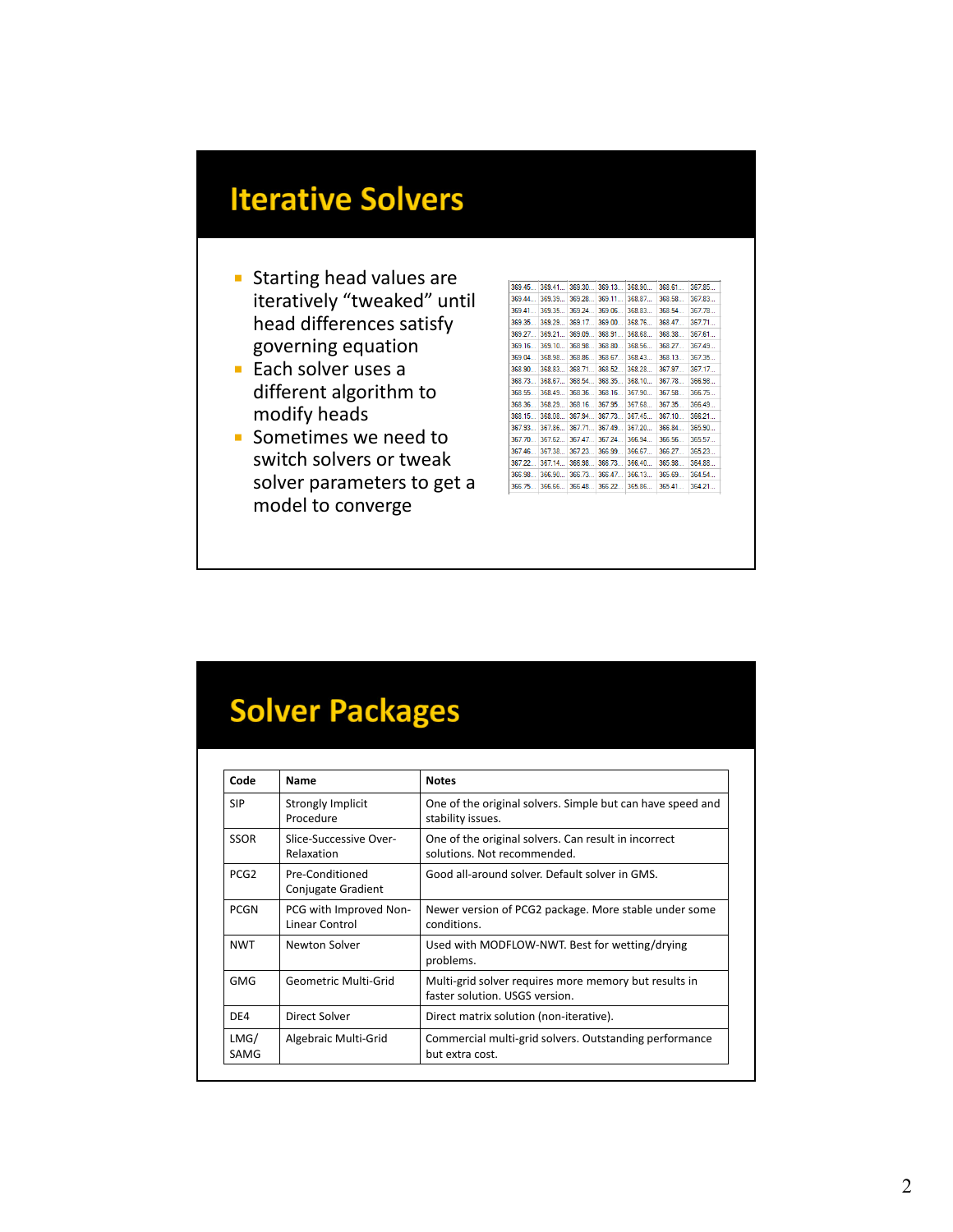#### **Basic Solver Options**

- **Max number of iterations** 
	- **Iteration stops at this point regardless of convergence**
- **Convergence tolerance** 
	- **Iteration stops if max head change is less than this amount**
- **Acceleration parameter** 
	- Controls the amount of adjustment made to heads at each iteration
	- Options
		- **= =1.0 Default value. Head changes standard amount determined by** solver
		- <1.0 Head change is reduced. Improves convergence but results in slower solution
		- >1.0 Converges faster but may be unstable



- **Using MODFLOW 2000**
- **Run on Intel Core2 Quad CPU 2.4 GHz**
- $\blacksquare$  Initial condition the same for all solvers
	- $\blacksquare$  Starting heads = constant value OR
	- Starting heads  $=$  top of grid
- $\blacksquare$  HCLOSE = .001
- RCLOSE = .001 (all solvers except SIP)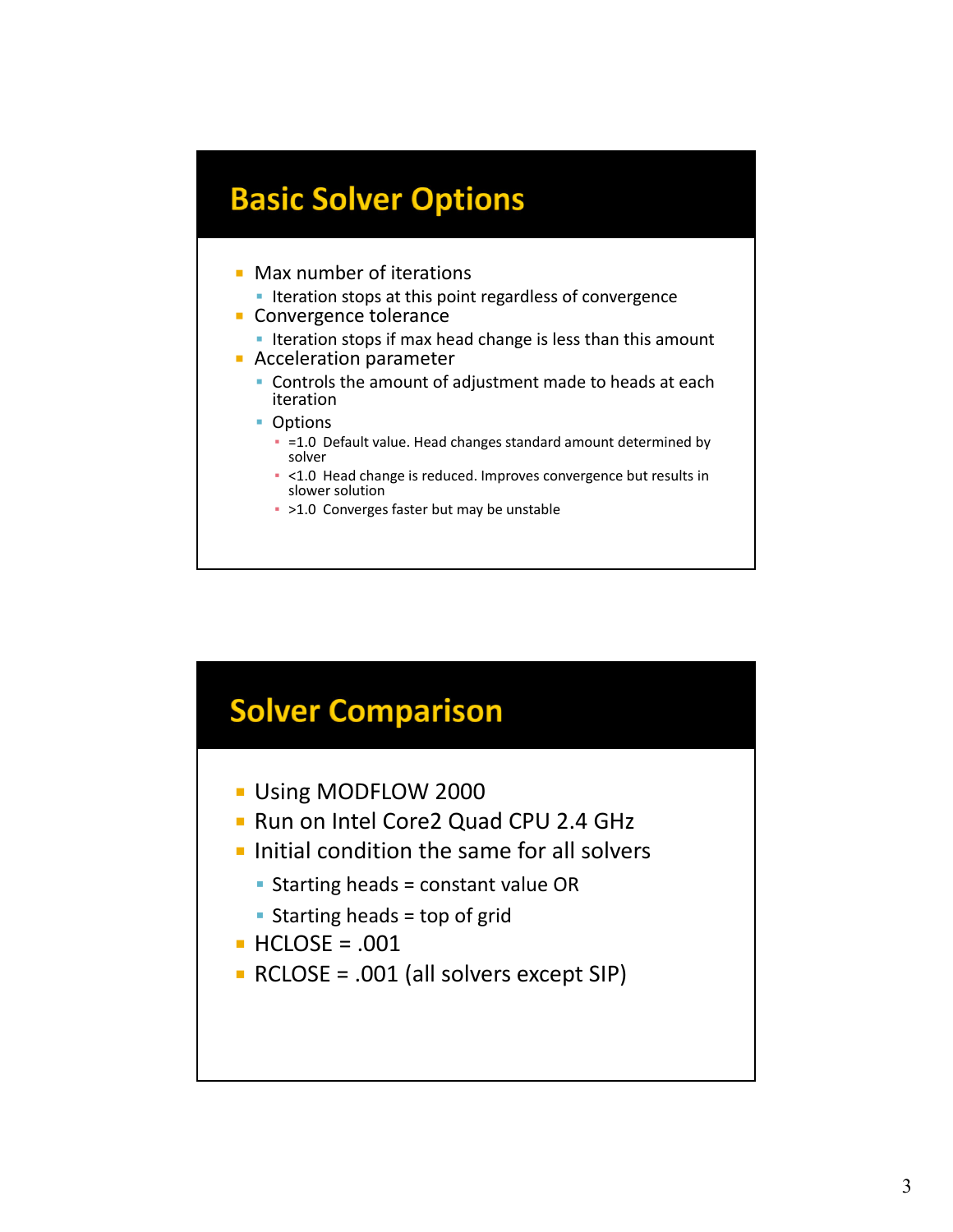

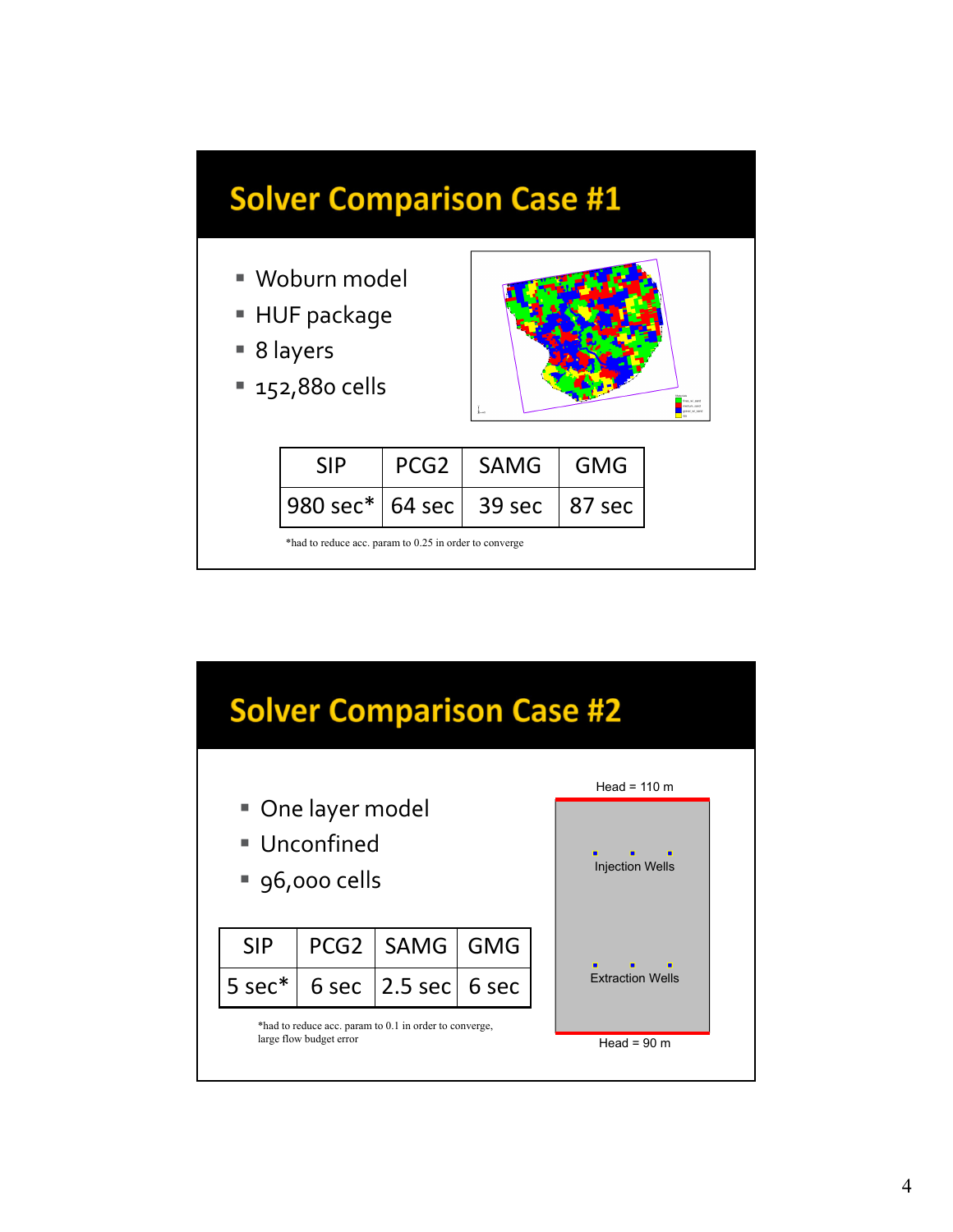

| <b>Solver Comparison Case #4</b>                                                   |                        |            |                         |  |  |  |  |
|------------------------------------------------------------------------------------|------------------------|------------|-------------------------|--|--|--|--|
|                                                                                    | Head = $110 \text{ m}$ |            |                         |  |  |  |  |
| ■ Same as previous<br>• Changed to transient<br>4 stress periods, 10<br>time steps | <b>Injection Wells</b> |            |                         |  |  |  |  |
| <b>SIP</b><br>PCG <sub>2</sub>                                                     | <b>SAMG</b>            | <b>GMG</b> | <b>Extraction Wells</b> |  |  |  |  |
| 50 sec*<br>120 sec                                                                 | 55 sec                 | 110 sec    |                         |  |  |  |  |
| *had to reduce acc. param to 0.05 in order to converge,<br>large flow budget error | Head = $90 \text{ m}$  |            |                         |  |  |  |  |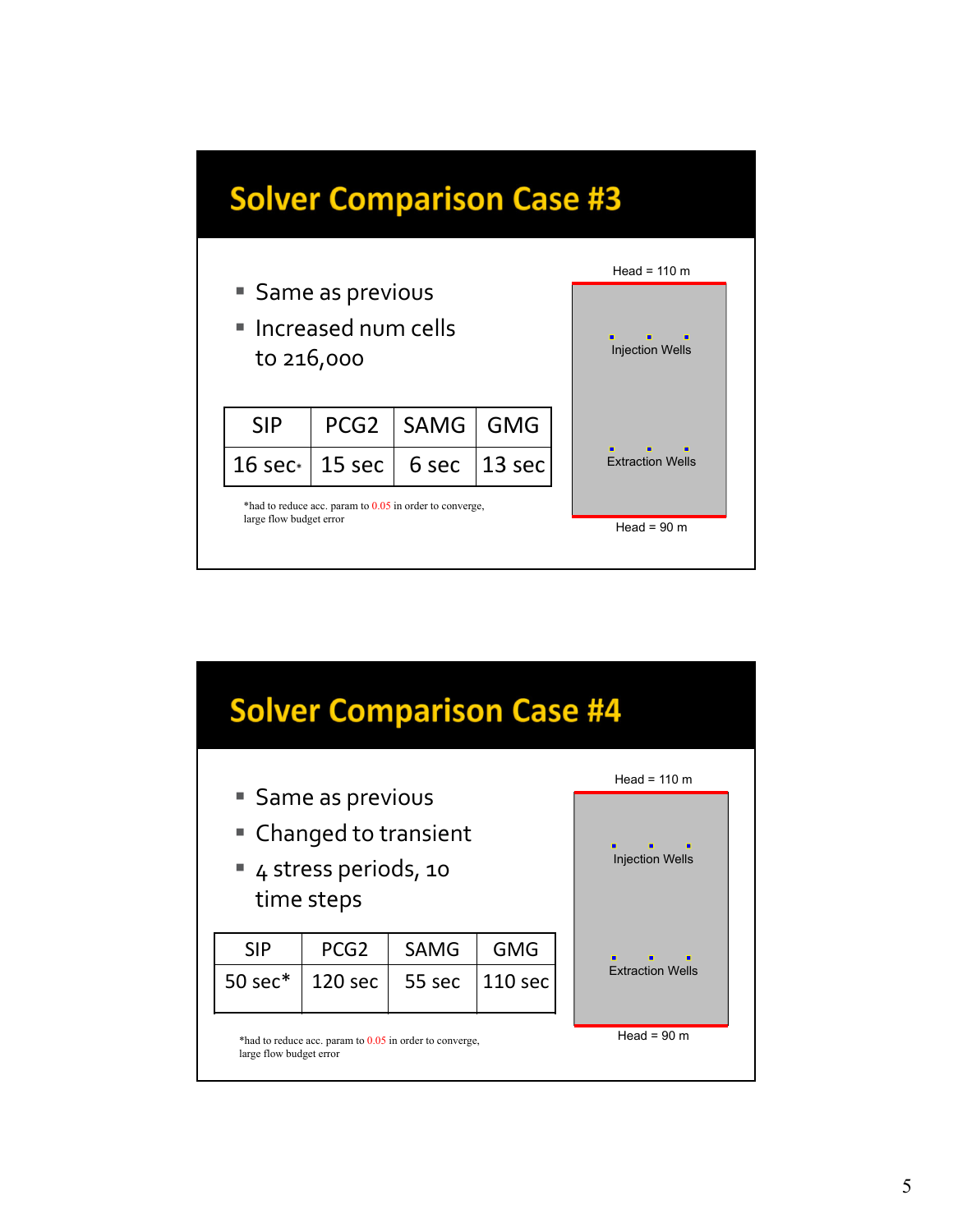

# **Solver Comparison Summary**

| Num. Cells | # Layers      | Trans. | $SIP*$ | PCG <sub>2</sub> | <b>SAMG</b> | <b>GMG</b> |
|------------|---------------|--------|--------|------------------|-------------|------------|
| 152,880    | 8             | No     | 980    | 64               | 39          | 87         |
| 96,000     | 1             | No     | 5      | 6                | 2.5         | 6          |
| 216,000    | 1             | No     | 16     | 15               | 6           | 13         |
| 216,000    | 1             | Yes    | $50*$  | 120              | 55          | 110        |
| 600,000    | $\mathcal{P}$ | No     | 587    | 56               | 29          | 40         |

\*had to reduce acc. param in order to converge, some of the models had large flow budget error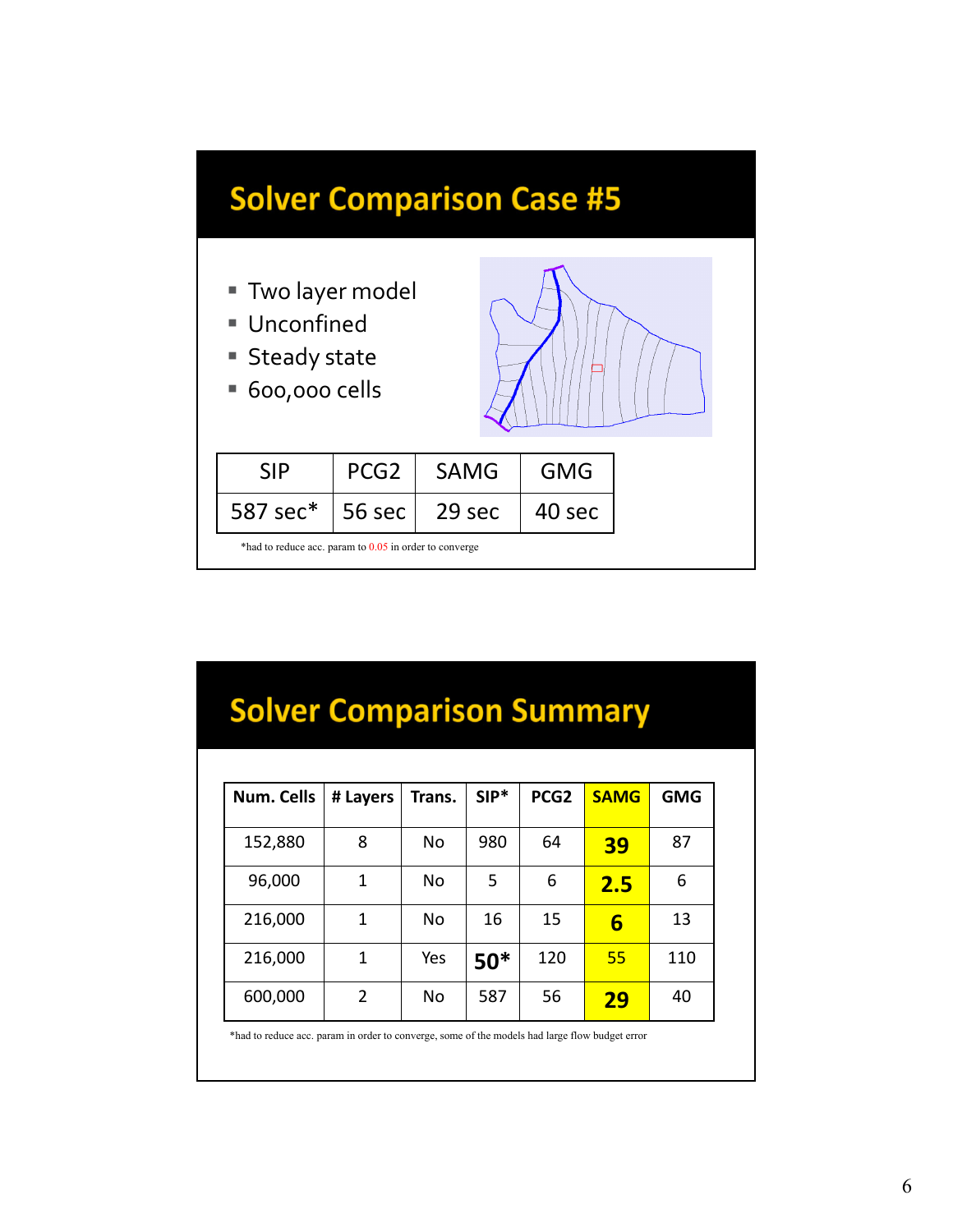

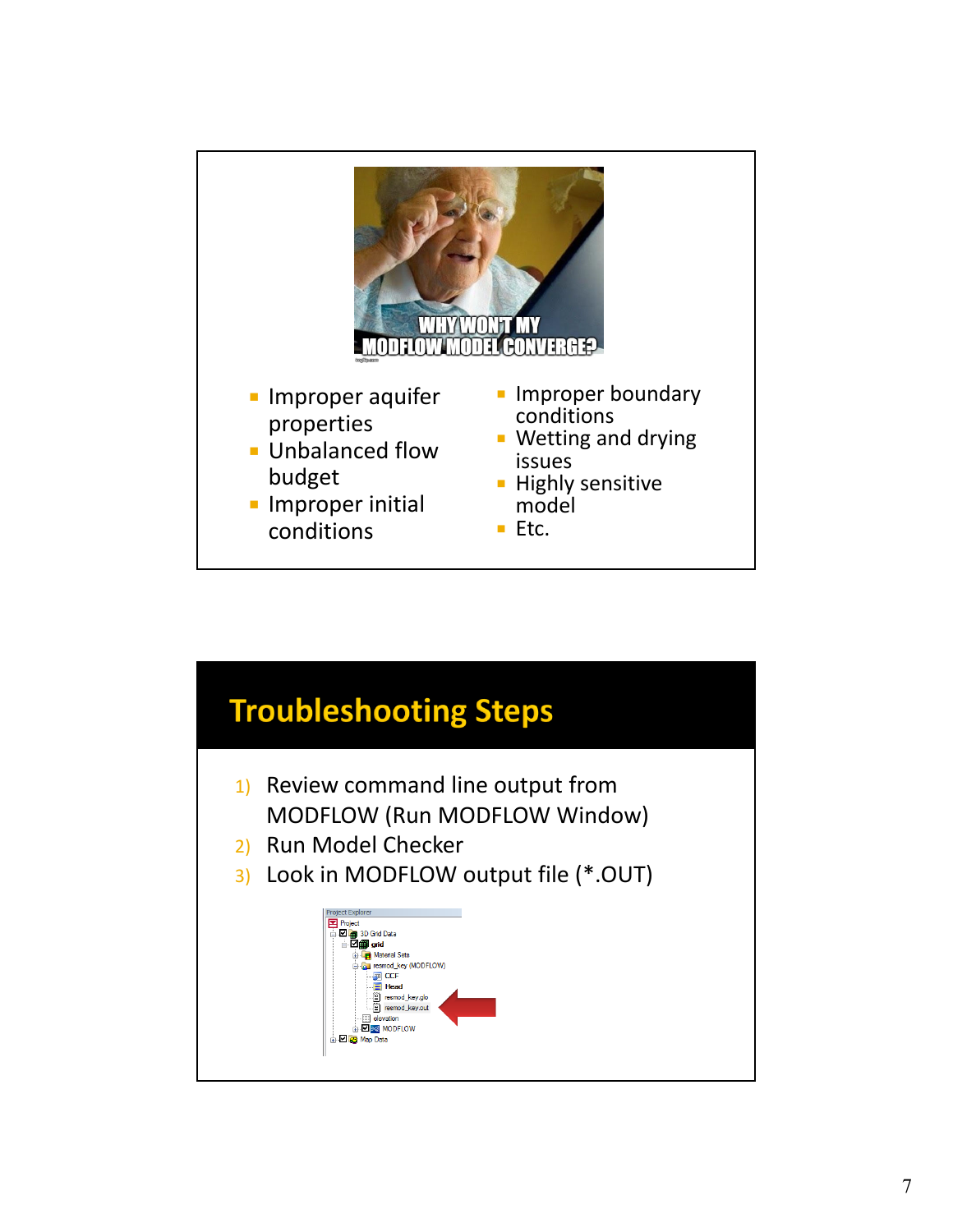# **Wetting and Drying**

- **With most solvers, if head** drops below bottom of cell, the cell becomes dry and is "turned off"
- **Can occur during any** portion (iteration) of solution process, not just at end of time step
- Causes
	- **Head overshoot**
	- **Model parameters**
	- **Transient conditions**



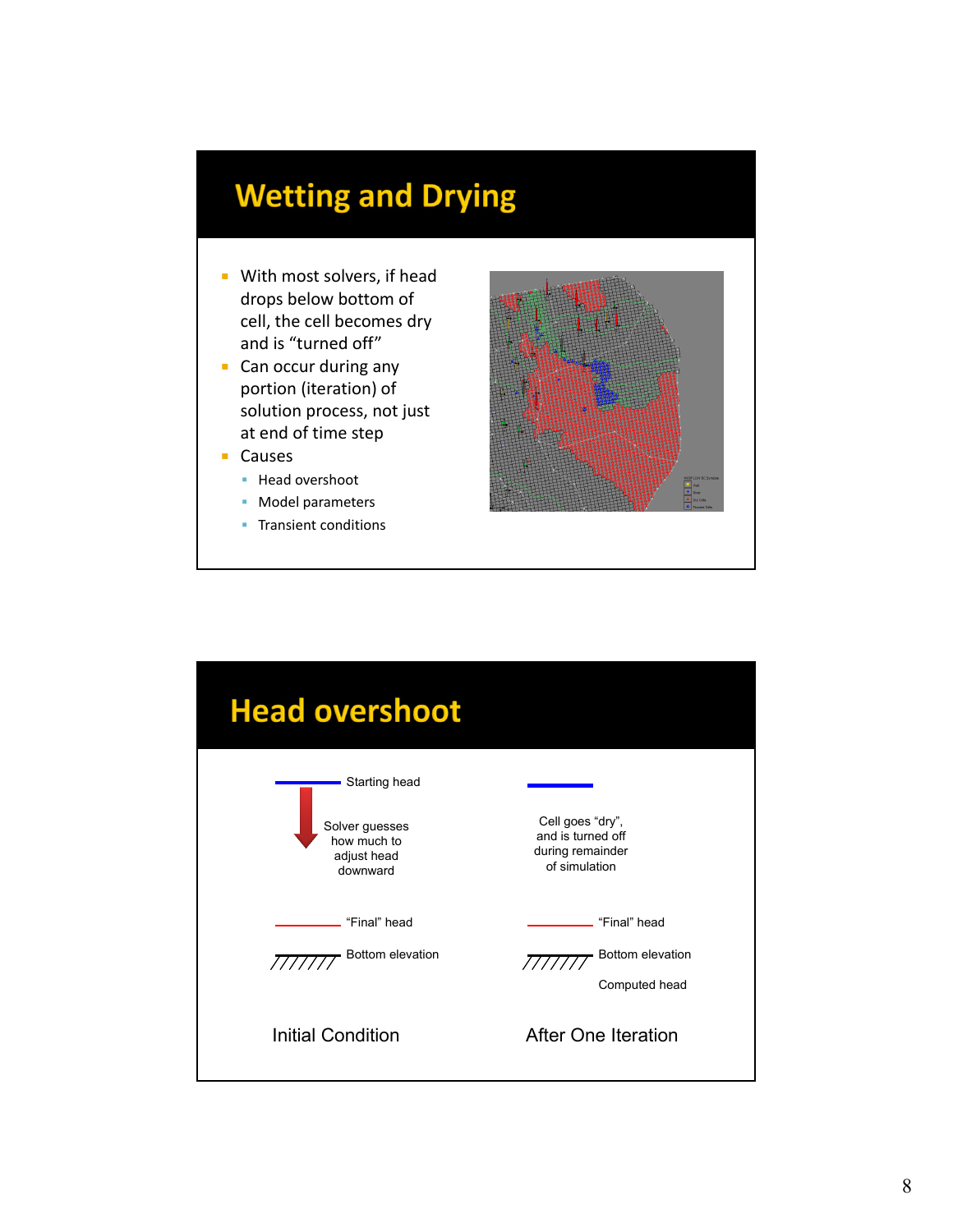# **Eliminating Head Overshoot**



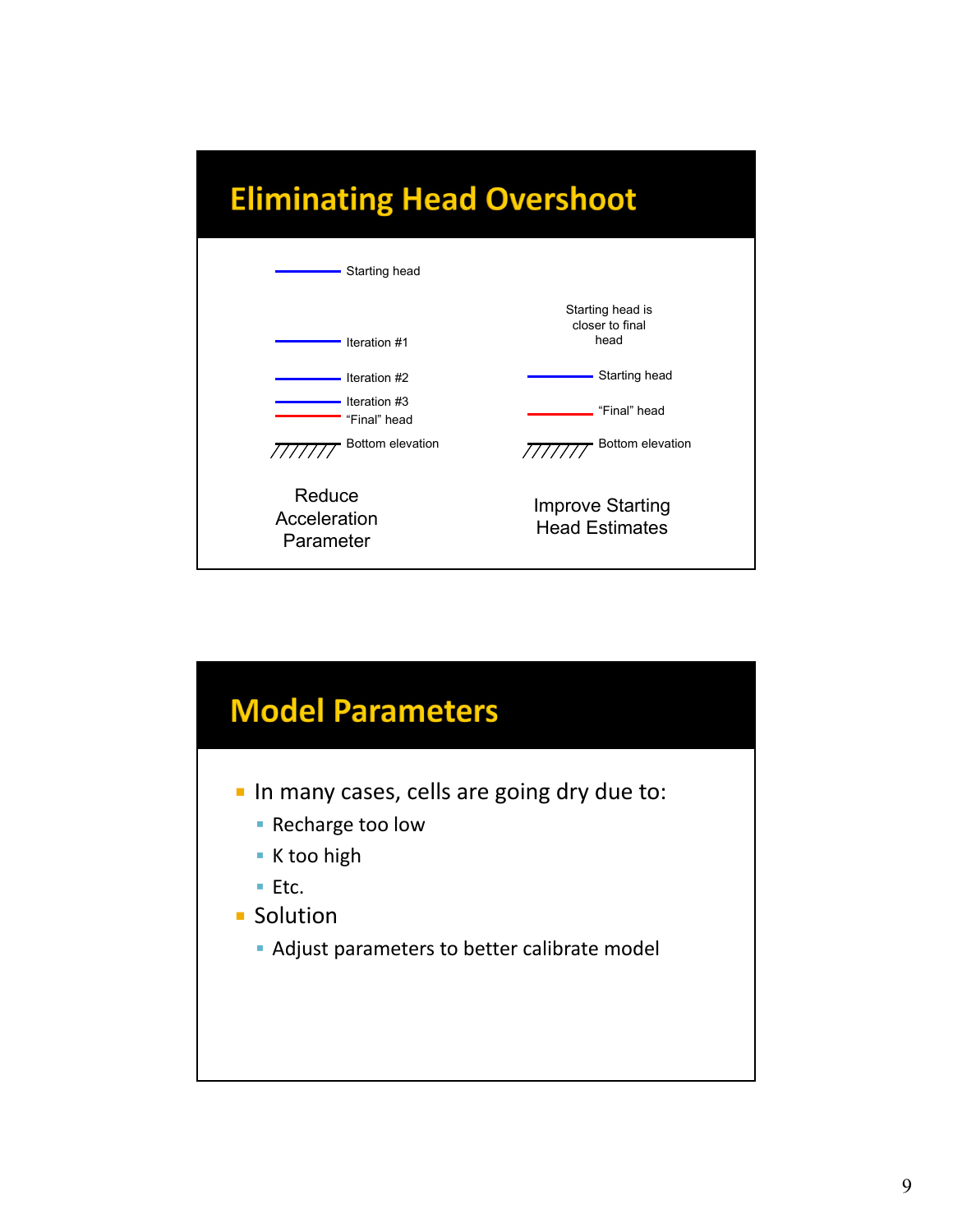